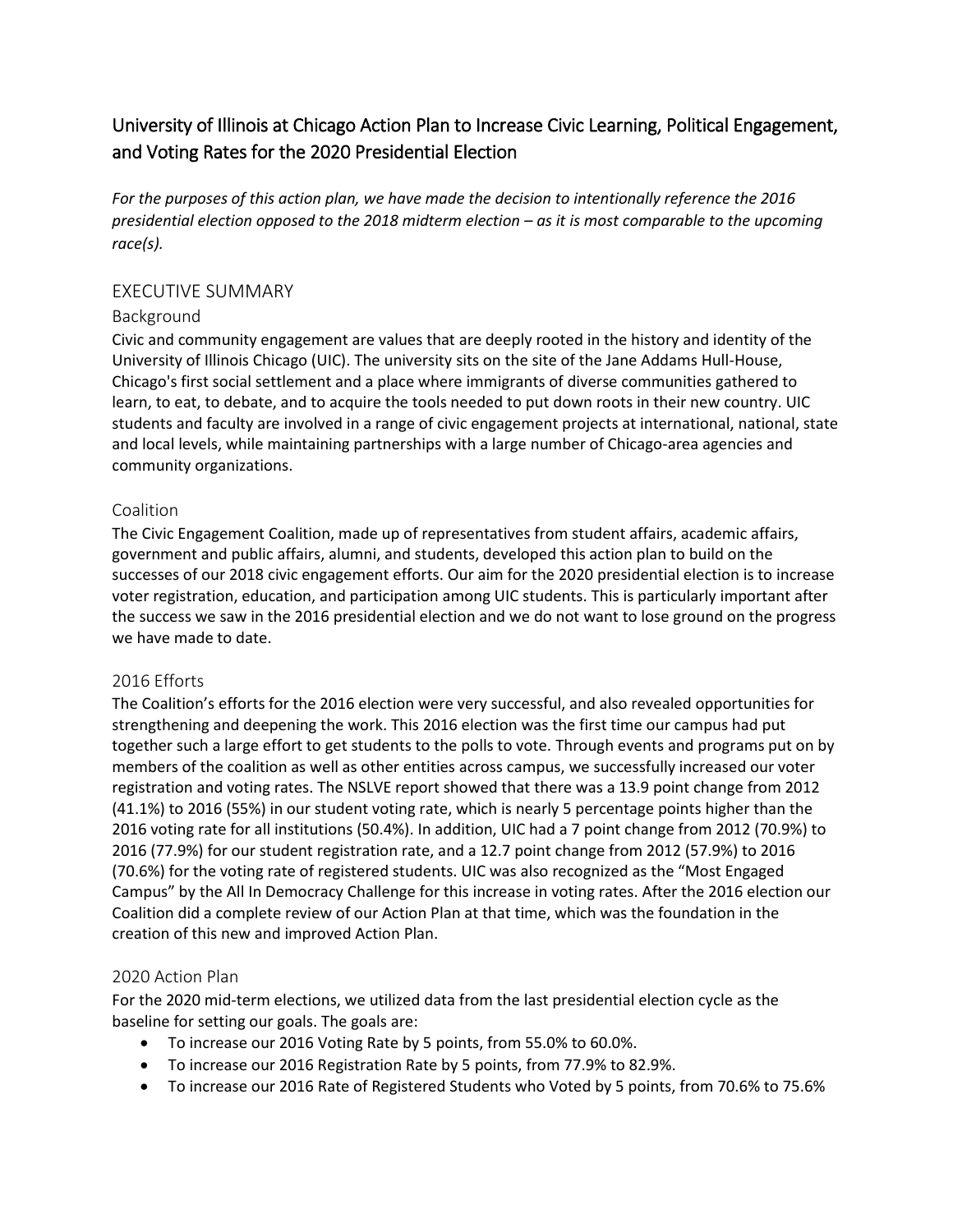The action plan has already begun, as our Coalition continues to meet monthly and has already started moving forward on plans for the March primary, including early voting and a voter guide. This plan will continue through the general election in November. In addition, we hope to do post-election events that help students see the importance of civic engagement beyond the election cycle.

#### LEADERSHIP

Leader Spencer Long Institution: University of Illinois at Chicago City/State: Chicago, Illinois Office: Student Leadership and Civic Engagement Email: [longsa@uic.edu](mailto:longsa@uic.edu) Phone: (312) 996-0911

Coalition Mayra Hurtado, Civic Engagement Fellow (Student Leader)

Taylor Holmes (Student Leader) *UIC Student Advocacy Coalition*

Dick Simpson, Professor *Department of Political Science*

Joseph Hoereth, Director *Institute for Policy and Civic Engagement*

Norma Ramos, Director for Marketing and Communications *Institute for Policy and Civic Engagement*

Maggie Eickhoff, Visiting Research Associate *Institute for Policy and Civic Engagement* 

Michael Crumbock, Associate Director of Strategic Initiatives *Department of Public and Government Affairs* 

Martha Gutierrez, Senior Director *Department of Public and Government Affairs* 

Marissa Brooke, Assistant Vice President *University of Illinois Alumni Alliance*

Mitch Dickey *University of Illinois Alumni Alliance*

Leadership Responsibilities within Coalition Joe Hoereth, Coordinator of the Civic Action Plan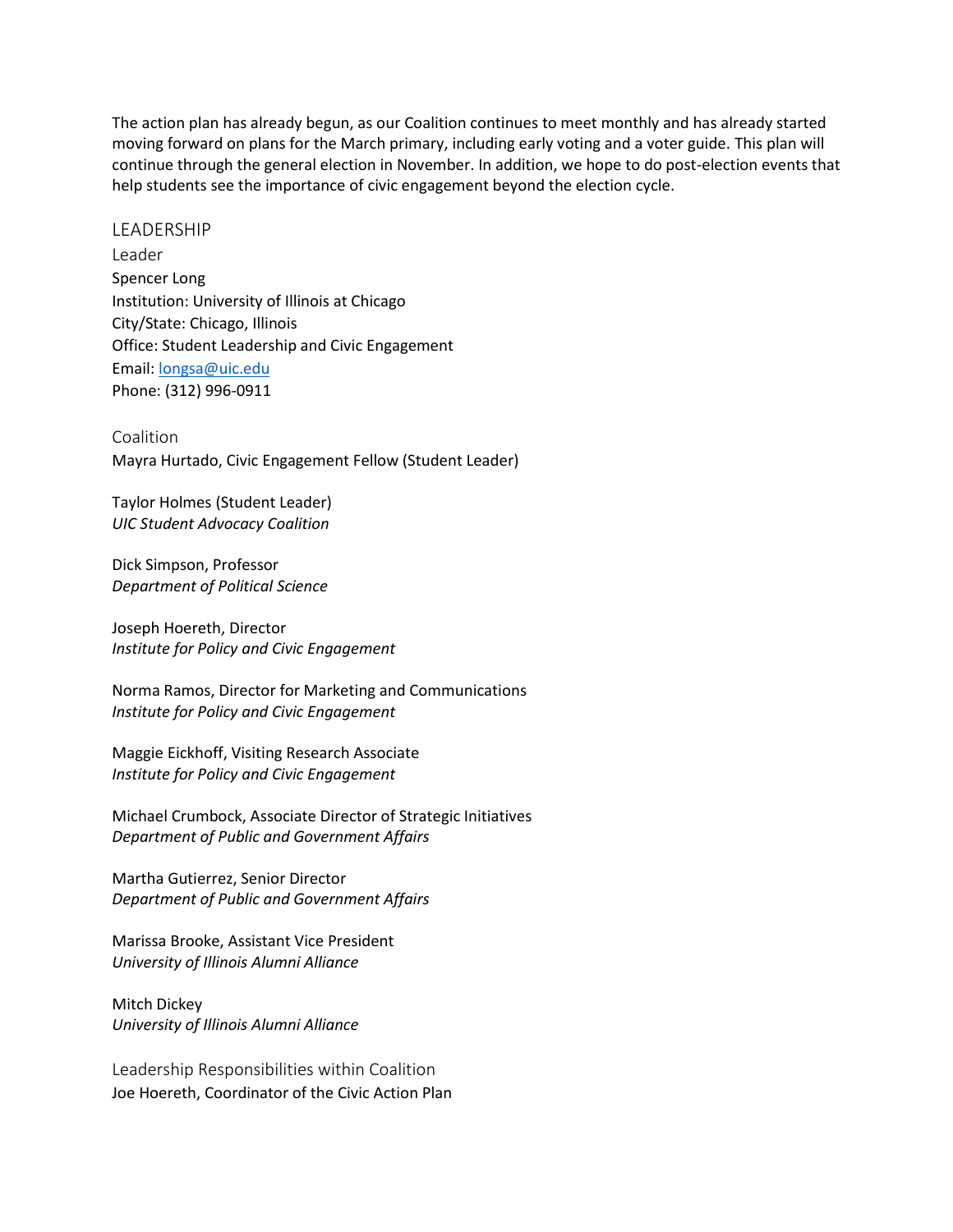Dick Simpson, Coordinator of Constitution Day, National Student Issues Convention, Speakers on Government and Politics Spencer Long and Mayra Hurtado Civic Engagement Fellow, Coordinators of Student Organizations, Voter Registration, Civic Engagement Yearly Calendar, and Debate Watch Parties Michael Crumbock, Coordinator of Polling Places and Election Day Activities Taylor Holmes, Marissa Brooke, and Mitch Dickey Coordinators of Student Advocacy Coalition and UI Day at the Capitol Norma Ramos and Martha Gutierrez, Public Relations and Social Media Team

### Coalition Meetings

Our coalition has met, and will continue to meet, the first Tuesday of the month throughout the year.

#### Community Partners

Rock the Vote, Illinois Campus Compact, Illinois Connection (University of Illinois Alumni Association legislative advocacy network), Chicago Votes, Illinois Public Interest Group, Hana Center, Indivisible Evanston, Young Invincibles, ALL IN Campus Democracy Challenge, Civic Nation, and the Chicago Board of Elections Commission.

#### COMMITMENT

UIC's Chancellor Michael Amiridis and a representative working group set four strategic priorities to guide UIC. These priorities are student experience and success, national and international impact and visibility, Chicago and community engagement, and the entrepreneurial university. These priorities are shared frequently in public talks, on the University website, in the University's public five-year strategic priorities document on the Chancellor's page, and other spaces. In written documents and remarks, the Chancellor highlights the role of UIC as not just the University of Illinois AT Chicago, but the University of Illinois FOR Chicago. The Chancellor looks to build upon the institution's history of community engagement and support meaningful engagement with community. In addition, Chancellor Amiridis speaks about the importance of out-of-classroom experiences for student learning, including internships, volunteer experiences, research and civic engagement.

These strategic priorities and the consistent references to them set a tone for campus that real-world partnerships and engagement, including civic engagement, are a core part of the UIC experience, and ones that the Chancellor looks to build on during his time on campus.

### LANDSCAPE

Civic and community engagement are values that are deeply rooted in UIC's history and identity. The university sits on the site of the Jane Addams Hull-House, Chicago's first social settlement and a place where immigrants of diverse communities gathered to learn, to eat, to debate, and to acquire the tools needed to put down roots in their new country. Today the original home and dining hall have been preserved and serve as a museum and space for dialogues, programs, and guest lectures.

UIC students and faculty are involved in a range of civic engagement projects at international, national, state and local levels, while maintaining partnerships with a large number of Chicago-area agencies and community organizations. The University of Illinois Engagement Portal, a database of public service activities, lists no fewer than 230 programs on the Chicago campus, while UIC maintains 135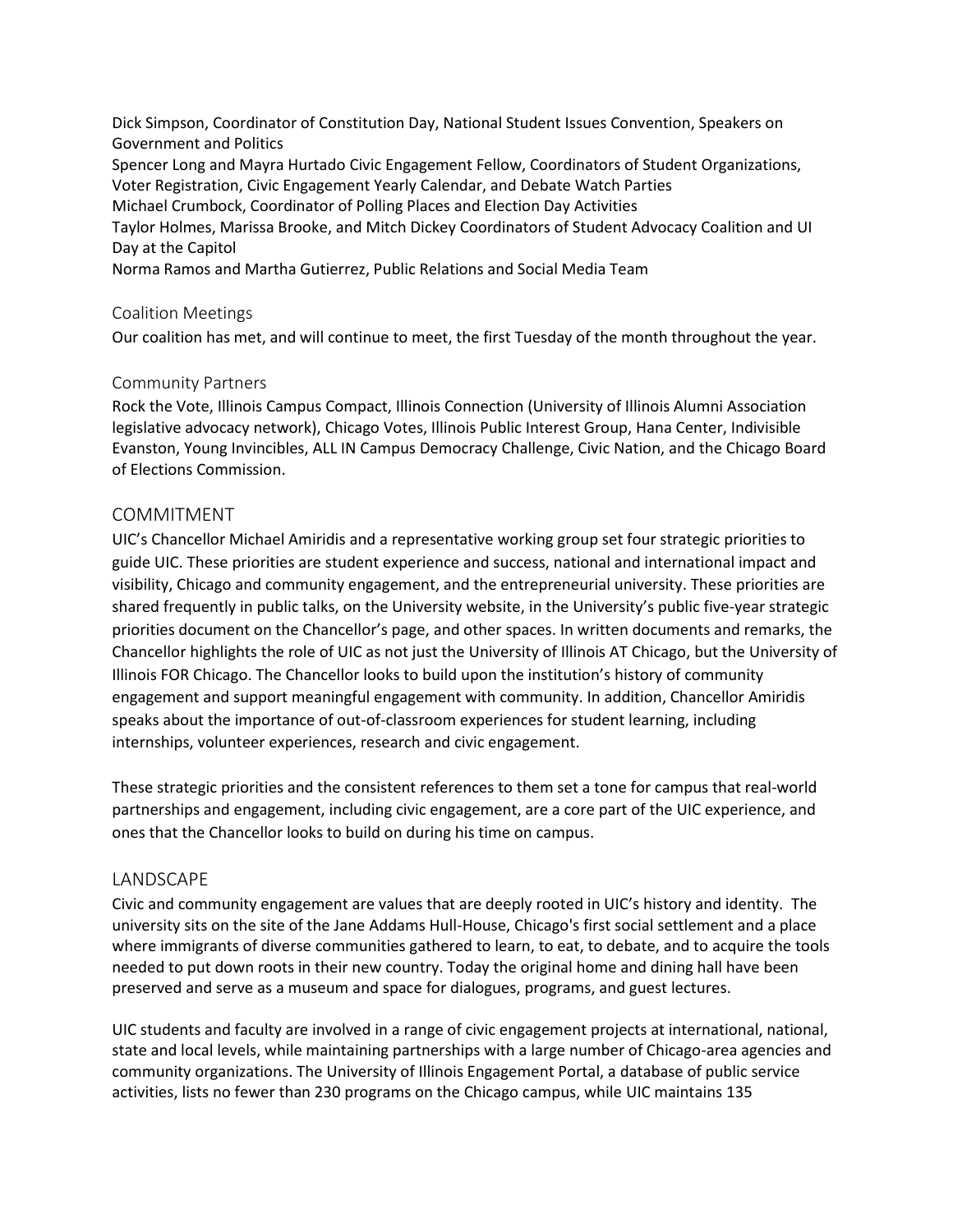partnerships with Chicago Public Schools (CPS) that are showed on the CPS activities database. Additionally, the Community Engagement Core at the UIC Center for Clinical and Translational Science operates 82 clinical health-related programs and is active in all 77 neighborhoods in Chicago. The Great Cities Institute's Neighborhoods Initiatives program has community partnerships spanning decades. UIC's relationships inform and enrich the education offered to its students and provide shared opportunities for learning, collaboration, and discovery. UIC is among the most racially and ethnically diverse campuses in the nation and, as of Fall 2016, boasted an enrollment of 4,397 international students from over 100 countries around the globe.

### Assessment of Current Work and Outcomes

We submitted this assessment of our current work and outcomes as part of our Voter Friendly Campus designation following the 2016 Presidential Election. The assessment showed that we have a strong civic engagement base at UIC, but that we have room to grow in student participation and in coordinating unified efforts to engage students in the civic process.

Since the submission of this assessment we have received our NSVLE report outlining a 13.9 point change from 2012 (41.1%) to 2016 (55%) in our student voting rate, which is nearly 5 percentage points higher than the 2016 voting rate for all institutions (50.4%). In addition, UIC had a 7 point change from 2012 (70.9%) to 2016 (77.9%) for our student registration rate, and a 12.7 point change from 2012 (57.9%) to 2016 (70.6%) for the voting rate of registered students.

This self-assessment and the results we received from the NSVLE report have informed the development of this Action Plan. We have combined the information from the assessment and the NSLVE report below.

 **Overview:** What were the main goals your campus had for carrying out democratic engagement in 2016 (refer to your campus' Voter Friendly Campus plan)? Did your campus meet these goals? Why or why not?

### Voter Registration

Our goal was to register as many students as possible to vote. Thanks to the NSLVE report, we were able to see that only 64% of our students were registered to vote in 2014. This was a good starting point to set a realistic goal for our voter registration efforts. This is why we set a goal of having 75% of our overall student population registered to vote in 2016. The NSLVE report revealed that we exceeded our goal, with a student registration rate of 77.9%. We also set a stretch goal to have 90% of our incoming students register to vote during orientation. Our numbers at orientation revealed that we registered 41% of our incoming students at orientation sessions. We registered 658 new first year and transfer students to vote, confirmed 1,228 students were already registered and listed 476 students that were not eligible to vote or did not want to register to vote. This allowed us to make improvements in our efforts which includes full implementation of voter registration or a civic engagement session at future orientation for our incoming students.

### Voter Education

Our goal for voter education was to make information available and accessible to all students regarding the elections. Through copious planning and networking, we were able to provide students with ample opportunities for voter education through workshops, town halls, watch parties, lunches, and other events on campus.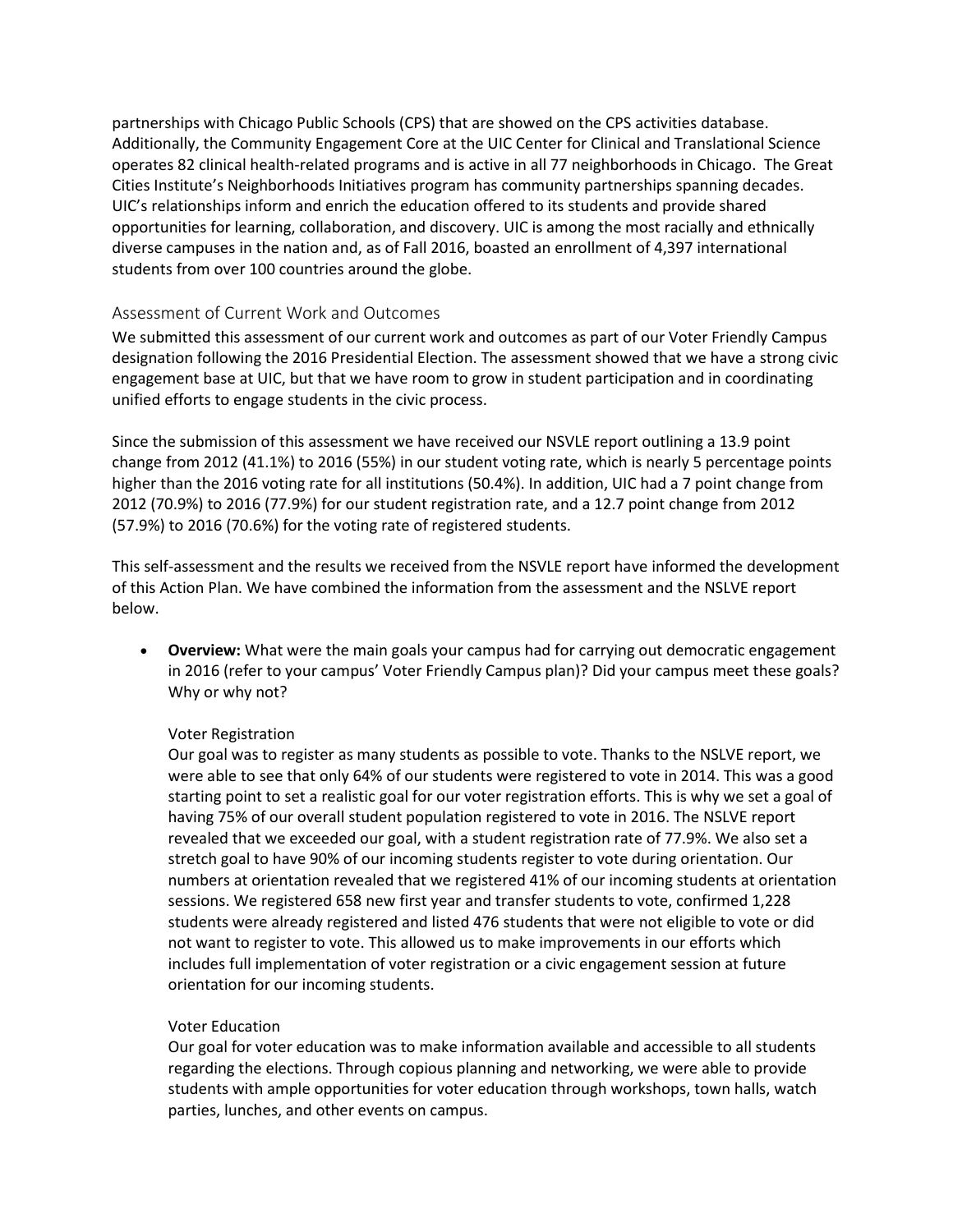Student Leadership and Civic Engagement also created a comprehensive non-partisan voter guide to help students find more information on presidential candidates as well as senatorial candidates and judges.

We were happy with the amount of student involvement at our events, which we used as a measure to determine how educated students were regarding the elections and civic engagement. In spring 2018, UIC also participation in the 2018 Multi-Institutional Study of Leadership (MSL) to get a baseline on student participation and civic engagement, which will help us plan programs/events that are best for students on our campus. In the future, we also want to use civic engagement opportunities to get feedback from students on how our efforts may have shaped their interest in civic engagement.

#### Voter Turnout

The NSLVE report informed us that in 2012, 41.1% of our students voted during that presidential election. Based on these findings, and after signing up to participate in the All In Democracy Challenge, we set a goal to increase voter turnout to 50% of our students voting. To do this, we planned more activities that would encourage students to vote. This was the first time our campus had put together such a large effort to get students to the polls to vote. There were many efforts outside of our coalition to get out the vote including organizations providing free Uber rides to different polling locations, or distribution of free tacos and hot chocolate for students that pledged to vote. From our efforts, the NSLVE report showed that we had a voting rate of 55.0%, which exceeded our goal and was a 13.9 point increase from 2012. Compared to our peer institutions, UIC's voting rates were above those of all public research institutions (51.9%), and above those of all research institutions (public and private combined, 52.3%). In addition, UIC was recognized as the "Most Engaged Campus" by the All In Democracy Challenge for this increase in voting rates.

One of our additional goals was to increase voting on campus. UIC is an official early voting location for the City of Chicago so we encouraged many of our students to take advantage of that opportunity. From our efforts, 1,267 people voted at our early voting location. There were also 114 new registrants.

- **Coalition**: How did your coalition function throughout the fall semester? Why was your coalition effective or not effective? How will it change for continued Democratic Engagement work; particularly focused on mid-term elections
	- $\circ$  What other partners did you work with internally or externally? What was their role?

Our coalition has met the first Tuesday of every month since June 2016. We have scheduled our meetings indefinitely and we plan to continue to meet and use the group to further advance our civic engagement activities on campus. Our focus now is to increase voter education efforts on a local level as well as focus on the midterm elections. We want to use the UI Day at the Capitol to empower students to stay engaged and aware of issues around them.

UI Day at the Capitol is an event that takes place every year in April between the University of Illinois Urbana-Champaign, Chicago, and Springfield campuses. Students from each of the three campuses visit the Capitol to lobby their representatives about school budget cuts, bills, and other issues important to students. It is important that students realize civic engagement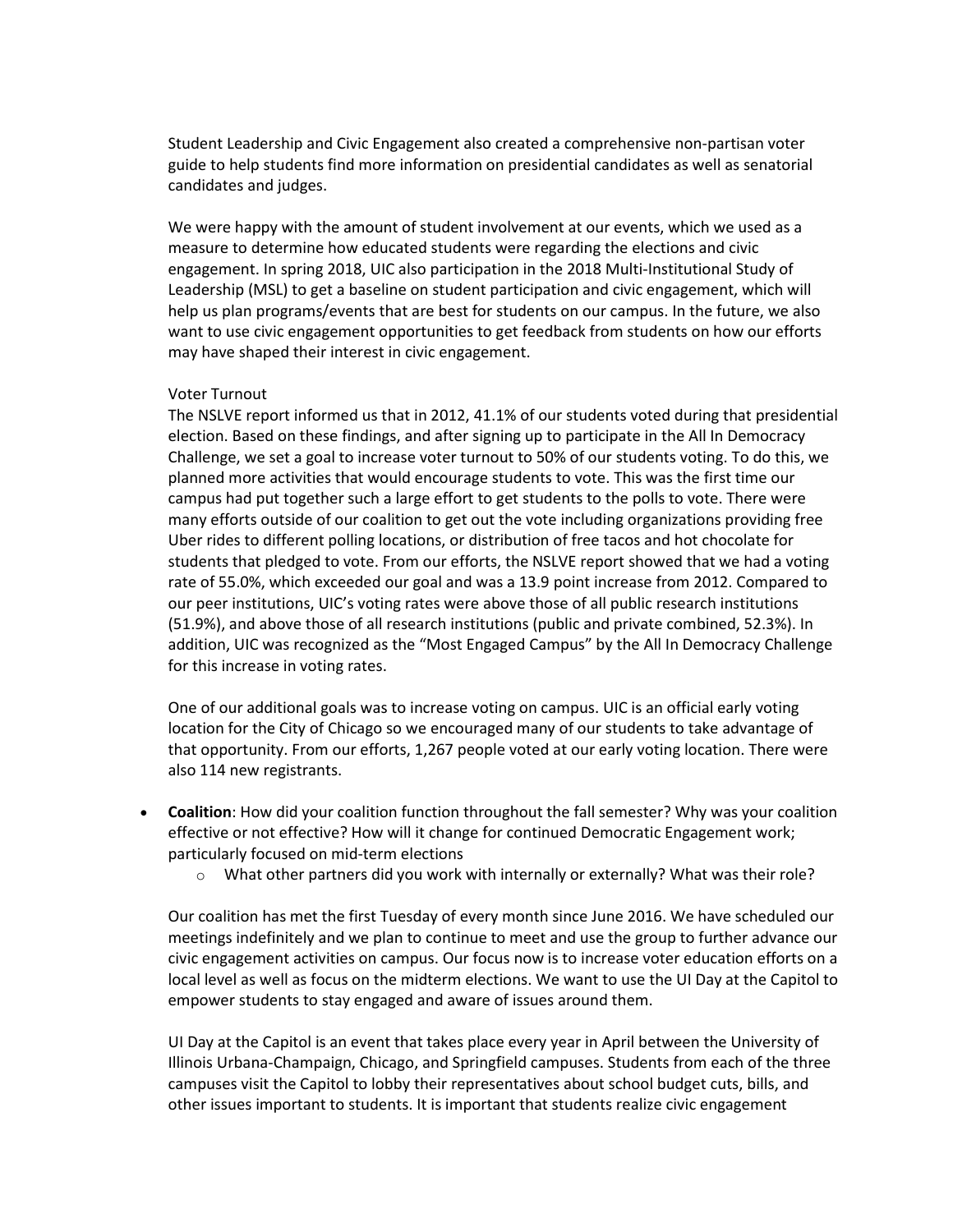extends beyond the scope of voting, and UI Day at the Capitol provides students with a clear example of why.

Our coalition was effective in that everyone was working towards the same goal. Additionally, individual members of the UIC community had been advocating for a while for a group like this to exist, so it met a need on campus. Having the opportunity to put together a comprehensive, university-wide plan provided the catalyst to bring these various individuals together in one collective group. Our coalition features members from various offices and groups on campus including Student Leadership and Civic Engagement, Institute for Policy and Civic Engagement (IPCE), Public and Government Affairs (PGA), the Political Science Department, and also two current UIC students to ensure new, fresh, ideas from students were included in our plans. Despite being a newly formed group that was only a year old, we were able to use this to our advantage to bring new, diverse ideas to the focus for civic engagement.

Outside of our coalition, we worked with Chicago Votes, Rock the Vote, Campus Election Engagement Project, Illinois PIRG, Illinois Coalition for Immigrant and Refugee Rights, Centers for Cultural Understanding and Social Change, University of Illinois Alumni Association, Undergraduate Student Government and the Political Science Student Union.

- **Analysis of your work:** For campus plans, we asked you to cover how you planned on fulfilling the four buckets of work for a well-rounded democratic engagement. Please describe how each of these programs were actualized, if they were successful, and what you learned.
	- $\circ$  Voter registration: How did your campus register students? How many students did you register?
	- o Voter education: How did you provide students nonpartisan voting information?
	- $\circ$  Ballot access: How did you make sure students had access to the ballot? What were the advantageous and hurdles to students at your institution having access to the ballot?
	- $\circ$  Voter turnout: How did you encourage your students to vote on or before election day?

#### Voter Registration:

Voter registration was a major cornerstone of our civic engagement efforts since the inception of our plan. We worked to register students to vote in various ways on campus, and aside from our own efforts, there were also events sponsored by student organizations and other offices to register students to vote. Our goal was to plan as many events as we could to get students registered to vote which included registering students at orientation, tabling weekly in popular locations on campus, planning a Rock the Vote event, doing voter registration at debate watch parties, and at unexpected events like UIC Convocation, UIC Carnival, Political Science Student Union Grill Out, and also working with Chicago Votes! and Illinois PIRG. Overall, our voter registration efforts were highly effective in getting students registered to vote, with 1,594 students registered at the various events. We will continue to register students to vote at orientation while also educating them about the importance of civic engagement. We will also continue to work with different offices and organizations inside and outside the university to form a more organized group that focuses on civic engagement efforts for the university.

#### Voter Education:

Our efforts ranged from civic engagement focused events like Constitution Day and the National Student Issues Convention to more election focused efforts like our debate watch parties, voter education conversations over dinner ("soup and substance"), and a nonpartisan voter guide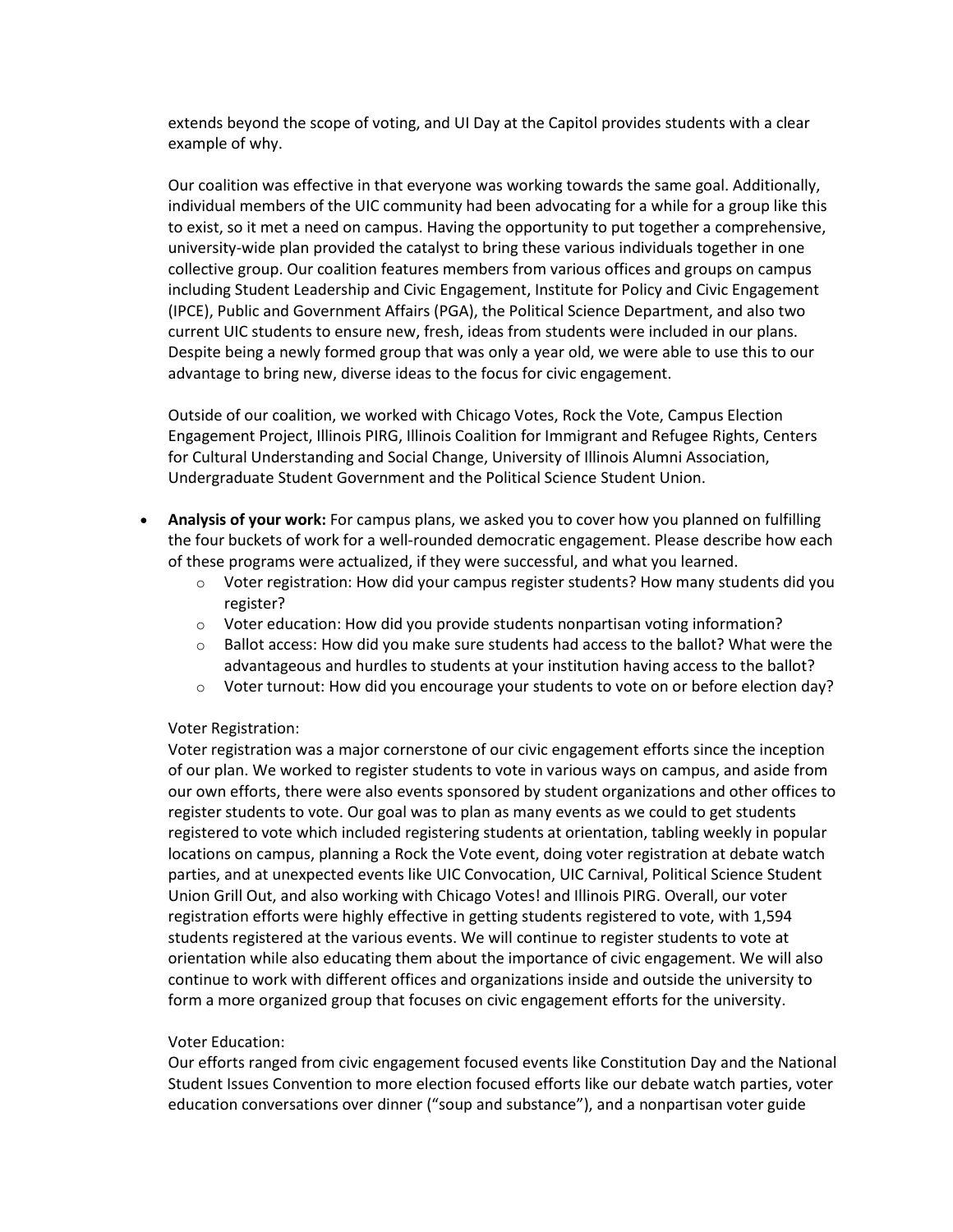created by Student Leadership and Civic Engagement. Turnout to these events was important in measuring the success of our voter education efforts. We found that we had good turnout at most of our events, however, these students seemed to be recurring students and we did not engage as many students outside the norm as we would have liked. In the future, we would like to reach out to students on all different parts of campus to make sure every student has ample opportunity to be more civically engaged and has access to more voter education opportunities.

#### Ballot Access:

UIC was lucky in regards to our ballot access. UIC is an official early voting site and regular voting site so students that live on campus and in the city had ample access to the ballots. In order to reach our students that were outside the city or state, we pushed to have students submit absentee ballots or change their address to their campus address while registering to vote. We did not want students to miss the opportunity to vote just because they did not live in the area.

#### Voter Turnout:

Voter turnout was really important to our coalition as it shows whether the work of our coalition was successful or not. We hosted a social media campaign called "My Reason Why" to get students to discuss why they were voting. We were also active on social media on Election Day reminding students to vote and to attend our result watch party. During early voting, we planned a parade in the quad called Parade to the Polls to pump students up about voting. In the weeks leading up to the election, we used Chicago Votes! pledge cards to encourage students to pledge to vote in the upcoming election. The Rock the Vote Bus came and also had students use their cell phones to pledge to vote. We ensured that a mass email was sent from the Chancellor himself to all the students, staff, and faculty for early voting that took place on campus as well as had notifications on the Blackboard interface about early voting and voting on Election Day. According to our records, 1,267 people voted in our early voting booths and we had 114 new registrants which was a 38% increase from last year.

#### My Reason Why Videos:

[https://www.facebook.com/allyson.nolde/videos/1063007377152093/?hc\\_ref=PAGES\\_TIMELIN](https://www.facebook.com/allyson.nolde/videos/1063007377152093/?hc_ref=PAGES_TIMELINE) [E](https://www.facebook.com/allyson.nolde/videos/1063007377152093/?hc_ref=PAGES_TIMELINE)

<https://www.facebook.com/gerardo.nava.77/posts/1136186299797660> [https://www.facebook.com/permalink.php?story\\_fbid=1268811136494253&id=100000961376](https://www.facebook.com/permalink.php?story_fbid=1268811136494253&id=100000961376635) [635](https://www.facebook.com/permalink.php?story_fbid=1268811136494253&id=100000961376635)

[https://www.facebook.com/anyh96/videos/1821693841382680/?hc\\_ref=PAGES\\_TIMELINE](https://www.facebook.com/anyh96/videos/1821693841382680/?hc_ref=PAGES_TIMELINE)

- **Successes:** What are your institution's top successes (up to 3) of your democratic engagement efforts in 2016?
	- 1. Voter registration

Despite some challenges with voter registration, which included lack of information about other voter registration efforts on campus and not having voter registration officially included in the student orientation, we believe this was our biggest success for our democratic engagement efforts. Thanks to the contributions of the people inside and outside of our coalition, we were able to register just shy of 1600 students to vote.

2. Education programs surrounding civic engagement

We are proud of the number of events we held on campus for voter education. Furthermore, our events were exciting and engaged students despite being a mainly commuter campus.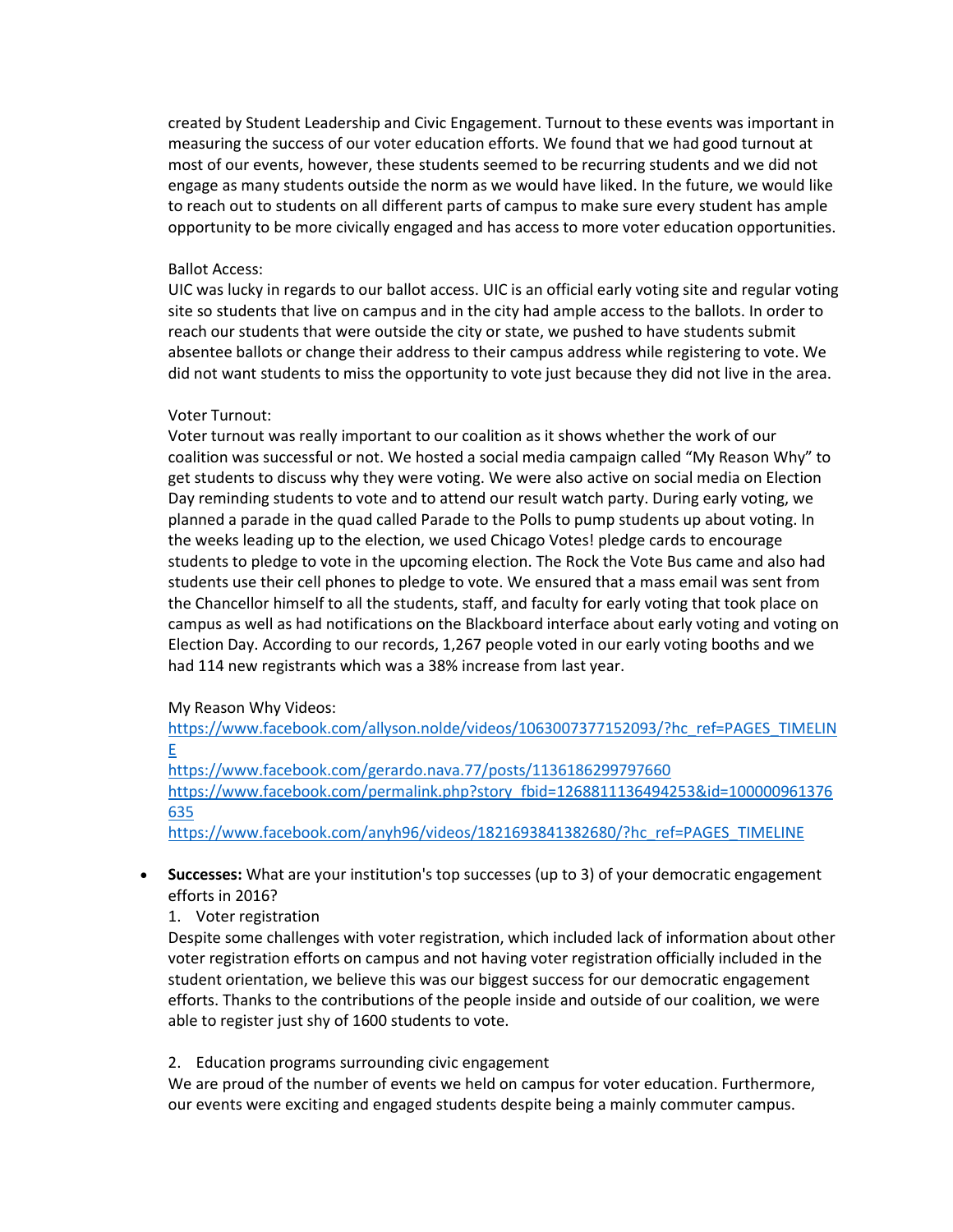### 3. Building a coalition

Our coalition was new but it was powerful. Our coalition consisted of people from many different parts of campus and this gave us leverage in how much we could do. Additionally, our coalition was committed to accomplishing our goals and extremely hard working despite each member's other responsibilities. The connections we built with the university and other organizations will prove useful for future efforts as well.

### Barriers

We are fortunate that in the state of Illinois, there are relatively few external barriers to voter access and engagement. Though some areas of the state are more rural and may experience long distances or lack for transportation to polling locations, the state does not have restrictive voter ID laws and there are long periods of early voting as well as accessible information for absentee/mail in voting. Since UIC is located in Chicago, there is plenty of access to transportation, and the campus is a polling location for early voting as well as election day. As such, the barriers to our success as an institution around voter engagement, as well as the resources needed, tend to be internal.

# 1. Lack of sufficient funding

The UIC Votes initiative was extremely successful despite lack of funding to do so. There were many times that it was challenging to figure out how to pay for something without the proper funds, such as renting a room in the University or paying an honorarium for a civic speaker. With better funding, we will be able to present more opportunities for students for civic engagement and education.

# 2. Lack of Awareness – Globally

During both the 2016 and 2018 elections, we saw a lack of awareness regarding the implemented efforts to help increase campus civic learning and democratic engagement. Although we used several methods of communication, members at all levels of our community were still not sure where to direct people with questions around the election, educational resources available to them, or campus leaders of these various efforts. We will continue to work to make improvements as we approach the 2020 election. This awareness also extends to our off campus community partners in the work they do to register students to vote.

### 3. Chicago Board of Elections

Navigating and getting data from the CBE was and still is a constant struggle. Problems range from getting students to work at early voting sites to getting data from the voting sites after the elections. We also saw a number of students in this last mid-term election face issues related to their residency, even if they were already registered at their on-campus housing location. This resulted in many students being turned away or choosing not to vote as it was too much hassle presented by poll workers. We are hopeful in this next election to look at options, including having an advocate on hand to assist voters if they encounter troubles.

# Goals

# Short Term (2020 Presidential Election)

We are excited to build on the momentum from our 2016 civic engagement efforts, and to build on what we have learned. For the short term, we are focused on the 2020 presidential election. The goals are: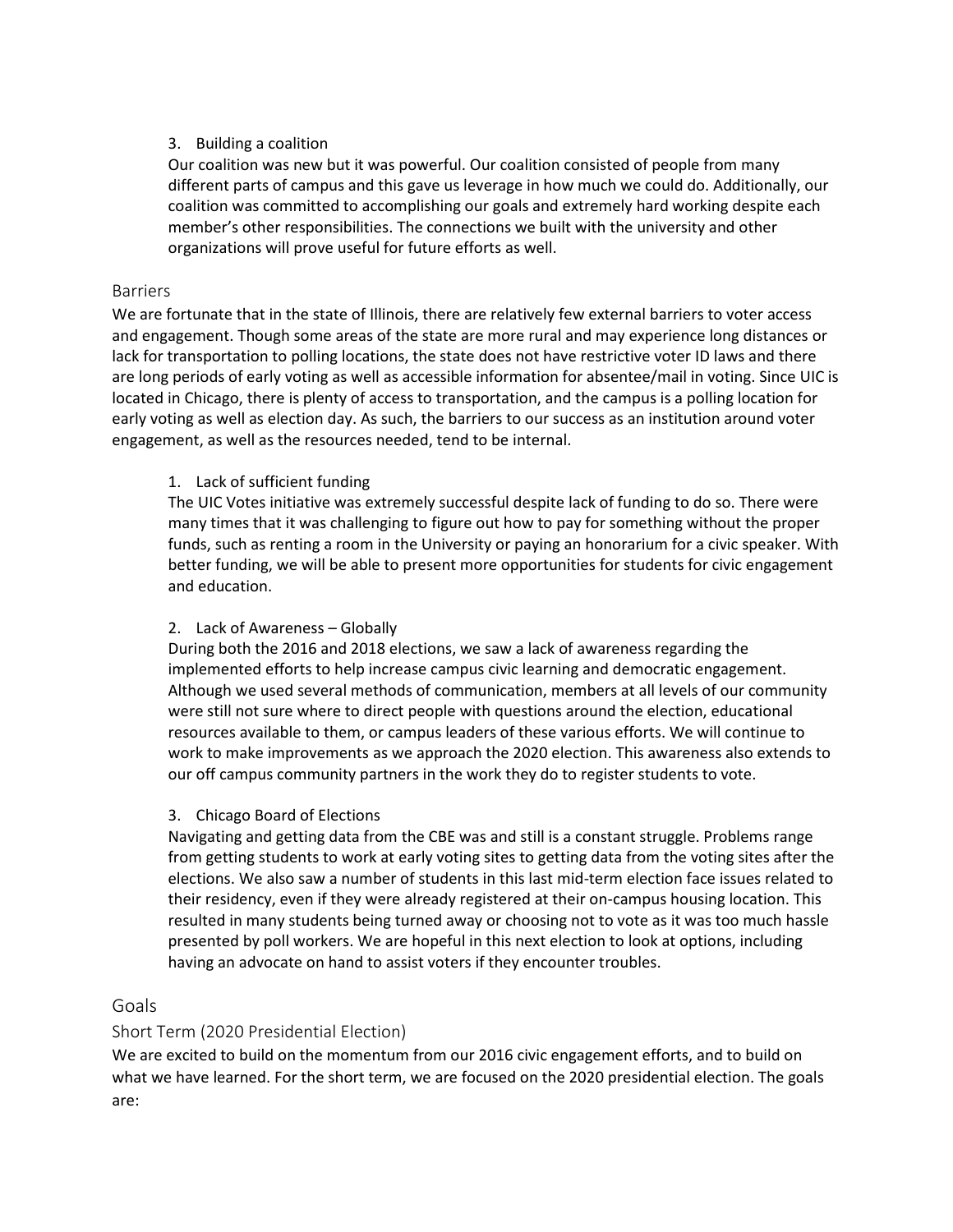- To increase our 2016 Voting Rate by 5 points, from 55.0% to 60.0%.
- To increase our 2016 Registration Rate by 5 points, from 77.9% to 82.9%.
- To increase our 2016 Rate of Registered Students who Voted by 5 points, from 70.6% to 75.6%

### Long Term

UIC's overall long-term goal is to support students in developing as lifelong active citizens. To move toward that goal over the next 10 years, we hope to:

- Increase voter participation to over 70% for eligible voters
- Find ways to engage students who are not eligible to vote
- Provide opportunities for students to stay engaged in the community around them

A few specific action steps we plan to take for the 2020 elections are:

### Registration

We will continue to use TurboVote for voter registration during New Student Orientation, New Student Convocation, during Campus Housing Fall Move-In, and throughout miscellaneous fall and spring semester registration campaigns. We will also continue to partner with community organizations and promote their efforts while on campus to register students to vote. We will also continue our Official Massmail communication that include information on how to register to vote.

#### Education

Campus-wide, the Provost's dialogue series will continue to happen as well as Future of Chicago lectures and we will work to bring additional civic related speakers. When it comes to national, state, or local elections, we will continue to work hard to ensure students are educated about candidates and issues that will appear on those ballots. We also aim to provide a comprehensive list of candidate and issue resources, events, and opportunities for students to vote early on campus. We will continue to offer ballot parties and are looking to collaborate with the Chicago Board of Elections to bring in voting machines and host a mock early voting event for students to be able to learn how the voting machines work and what to expect when they vote in the future. We continue to look for ways to create more courses, or highlight current courses offered, that focus on civic engagement and service learning.

### Action

Involvement is just as important as making sure students have access to proper civic education opportunities. We are working to provide students with more internships in offices on the city, county, and state level. We will also make efforts to work with the campus' student coalition that lobbies at the Capitol and increase student involvement in government affairs.

It will continue to be the wish and the work of this coalition to ensure that UIC Votes grows into a university-wide initiative and priority.

### Strategy

Voter Registration

- Turbo Vote
	- o We plan to continue our partnership with TurboVote into the 2019-2020 and 2020-2021 academic years. In one year's time, we have registered 2,851 students through the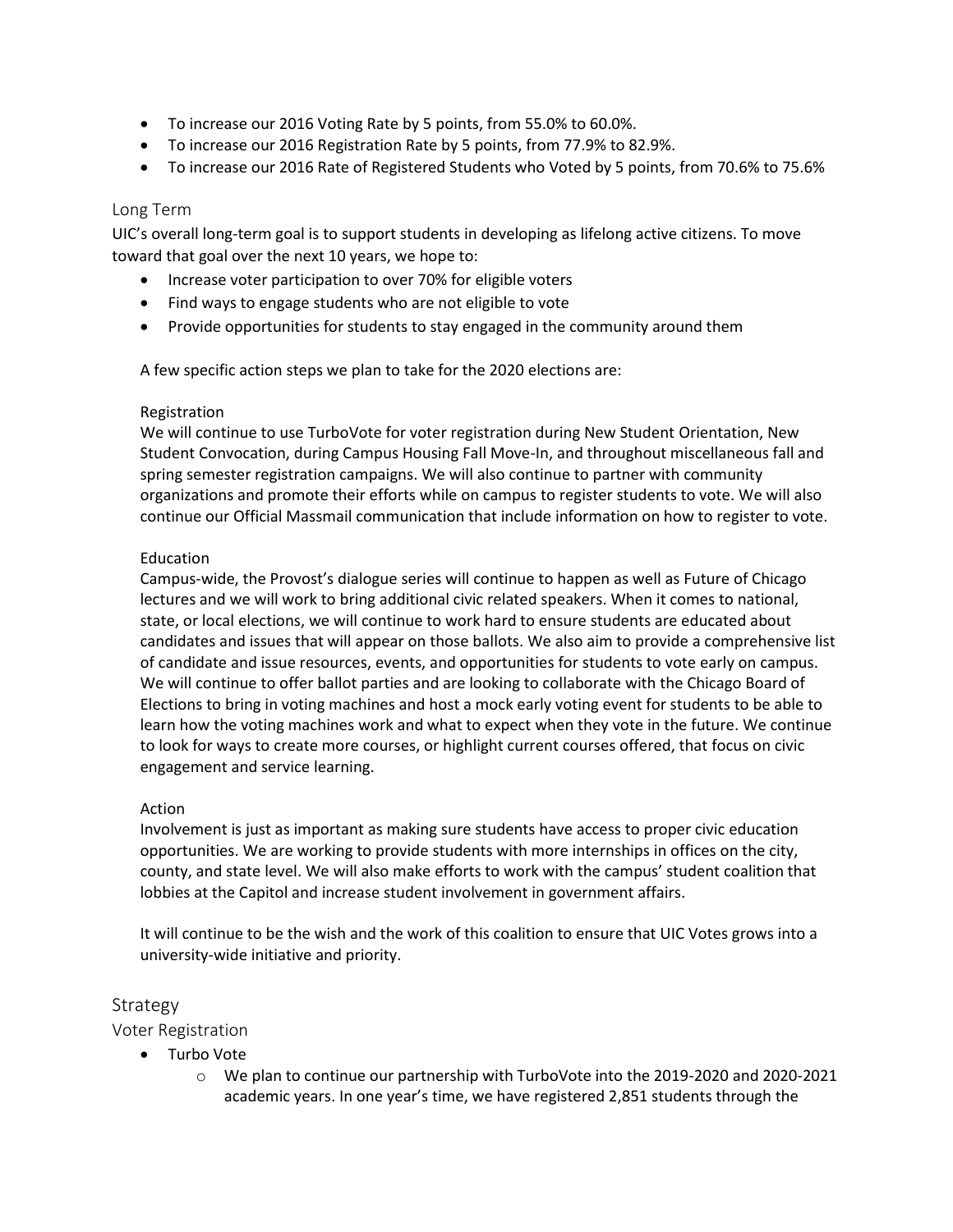TurboVote platform. We integrated the platform into the UIC Blackboard Learning Management System, the UIC Portal, and the Campus Labs Engage platform, along with its use in targeted social media and campus wide email marketing campaigns.

- Voter Registration at Orientation
	- $\circ$  In partnership with our New Student Orientation Program, a formalized process has been added to the orientation experience where students have the opportunity to register to vote through the TurboVote platform or sign up to receive election related reminders.
- New Student Convocation
	- o During New Student Convocation, we have been able to promote the TurboVote platform before, during, and after the event through a custom announcement/promotion using the venue ribbon board.
- Constitution Day
	- $\circ$  Hosted by the UIC Department of Political Science every September, the Constitution Day program includes a lecture from a distinguished civic scholar, a series of engagement opportunities offered by departments around campus, and the chance to network with students and professionals interested in government, law and society. We will have voter registration booths available throughout the duration of the event.
- National Voter Registration Day
	- $\circ$  We will be hosting an event on campus to get as many students as we can registered to vote on National Voter Registration Day. We are hopeful to collaborate again with Rock the Vote.
	- $\circ$  We are working with several offices around campus to have a unified front along with entertainment to bring students to our event.
- National Student Issues Convention
	- $\circ$  UIC hosts a convention of students from a half dozen universities in collaboration with other universities in the Chicago region and other universities around the country to create an agenda of student issues before the November election to which candidates and government officials respond. About 400 students participate in the half-day event.
- Candidate Debates and Debate Watch Parties
	- o During the Spring 2020 semester, students will be able to register to vote at any debates or debate watch parties throughout the semester, prior to February 18 (last day to register regularly in Illinois for the March Primary) or March 1 (last day to register online in Illinois for the March Primary). During the Fall 2020 semester students will have the same opportunities to register, prior to October 6 (last day to register regularly in Illinois for the November Presidential Election) or October 18 (last day to register online in Illinois for the November Presidential Election). We will have staff in attendance walking around asking students to register. There will also be a booth near the door for students to go to register to vote, get more information on voting, and access non-partisan candidate issue guides. After each debate, we will ask students to participate in a short survey regarding civic engagement and whether or not students feel more civically engaged after watching the debates.
- Faculty Involvement
	- $\circ$  We plan to coordinate with faculty members to encourage their students to register to vote in the first weeks of classes.
- Increasing Availability of Information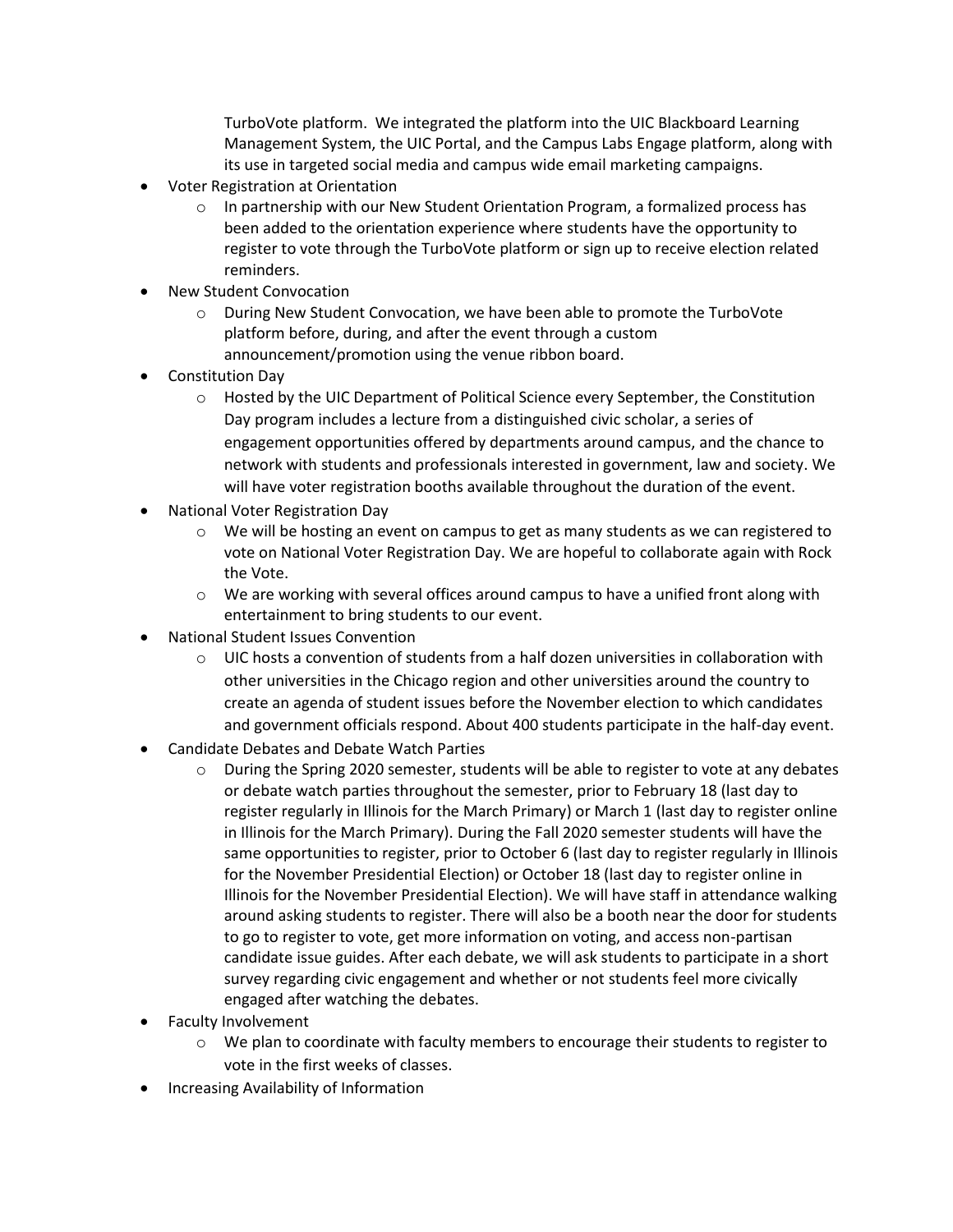$\circ$  We plan to create bulletin boards that have voter registration forms, voter guides, sample ballots, and issue guides that will be showcased in different offices and studentheavy locations around the university.

Voter Education

- Candidate Debates and Debate Watch Parties
	- $\circ$  Through hosting of debates and debate watch parties, students will have access to learning about candidates and their various viewpoints related to their candidacy and the election.
- University of Illinois Alumni Alliance UI Day at the Capitol
	- o Each year the University of Illinois Alumni Alliance host a UI Day at the Capitol for students from across the system to travel to Springfield to meet with their State Legislators and discuss issues important to them and to the system.
- UIC Voter Information Website
	- $\circ$  We will continue to keep an updated a website that students can visit for civic engagement. We plan to update this site to provide information about voter registration, information for voting, sample ballots, candidate issue guides, upcoming events, and other resources that may prove helpful to students.
- Voter Information Flyers
	- $\circ$  We plan to regularly distribute voter information flyers with non-partisan details on candidate issues, voter registration information, and promotions for early voting.
- University Mass Email
	- $\circ$  We will send a mass email regarding voter information and registration in the beginning weeks of the Spring and Fall 2020 semesters. The mass email will include links to our website and other resources on voting, as well as information for upcoming events surrounding civic engagement.
- Voter Information/Ballot Access Information Lunch
	- o We will host a lunch-in to teach interested students the ins and outs of voting. This includes discussing concerns first time voters may have, informing participants of ballot access laws for Illinois, discussing candidate issues and stances (non-partisan), and simulations of polling stations and ballots. We will conclude with lunch and an open forum for students to get questions answered and discuss their experiences.

# Voter Participation/Ballot Access/Get Out the Vote

- University Mass Email/Targeted Emailing/Election Engagement Strategy
	- o Turbo Vote
		- We plan to continue our partnership with TurboVote into the 2019-2020 and 2020-2021 academic years. This tool has helped us in communication with students leading up to both the primary and election voting days.
	- $\circ$  We plan to send a mass email regarding voter information and registration in the beginning weeks of the spring and fall 2020 semesters. The mass email will include links to websites and other resources on voting as well as information for upcoming events surrounding civic engagement. On March 4 and October 21 we will send another email to students reminding them about early voting and Election Day and provide information on how they can find their polling place.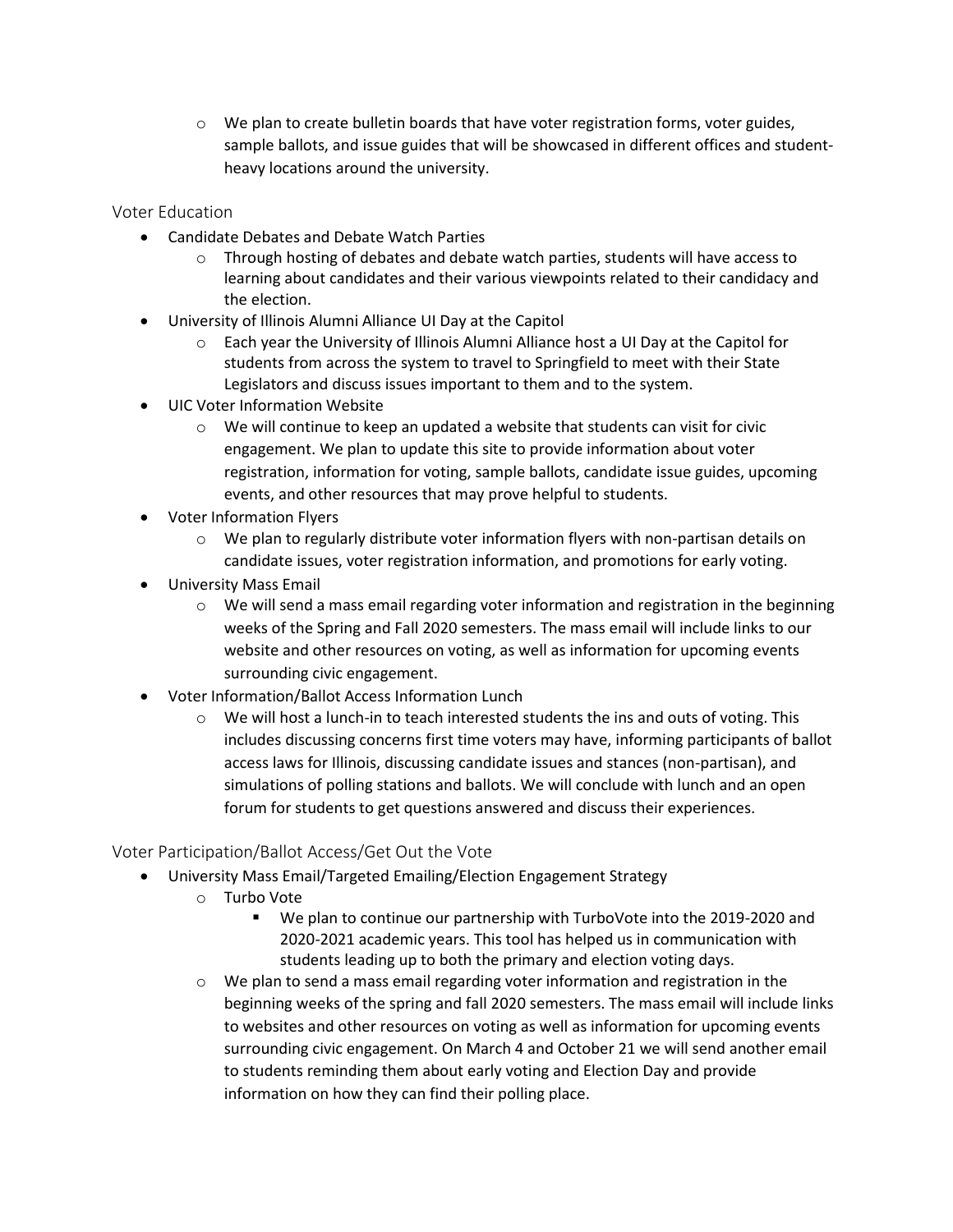- $\circ$  Students will be able to send emails to our office with questions or concerns they have regarding the elections. We will have the Civic Engagement Fellow and staff read and respond to said emails as quickly as they can.
- Bulletin Boards
	- $\circ$  We plan to create bulletin boards that have voter registration forms, voter guides, sample ballots, and issue guides that will go to different offices and student-heavy locations around the university.
- Flyer Distribution
	- $\circ$  In the days leading up to the Primary and Election Day, we will post and distribute flyers encouraging students to get out and vote.
- Social Media
	- $\circ$  We plan to organize social media campaigns to get students active and voting on campus. This would involve sending regular updates through various social media platforms (Facebook, Twitter, Instagram) and multiple accounts to remind students of important deadlines and other pertinent information regarding the elections, deadlines, and the candidates
- Blackboard
	- o We are hopeful to continue our partnership with Blackboard administrators to have reminders on the Blackboard homepage for students and faculty members with information about early voting and Primary and Election Day voting. A permanent link to voter registration, through the TurboVote platform, already exists on the UIC Blackboard site.
- Primary Early Voting
	- o Primary early voting will be available at UIC March 11 through March 13 from 10am until 5pm for anyone that is registered to vote in the City of Chicago.
- Primary Day Voting
	- o University of Illinois at Chicago is a Primary voting site.
- Early Voting
	- o Early voting will be available at UIC October 28 through October 30 from 10am until 5pm for anyone that is registered to vote in the City of Chicago.
- Election Day
	- o University of Illinois at Chicago is an Election Day voting site.
- Election Results Watch Party
	- $\circ$  We will host a watch party to reveal the election results on campus.

# **Available Resources**

- We will continue to seek out opportunities for grants from outside groups to be used toward our Civic Engagement efforts.
- We will be co-sponsoring a number of events with other offices across campus, including the Center for Student Involvement and the seven Centers for Cultural Understanding and Social Change at UIC.
- We will be co-sponsoring a number of events with student organizations across campus, including the Undergraduate Student Government, Political Science Student Union, College Democrats, and College Republicans.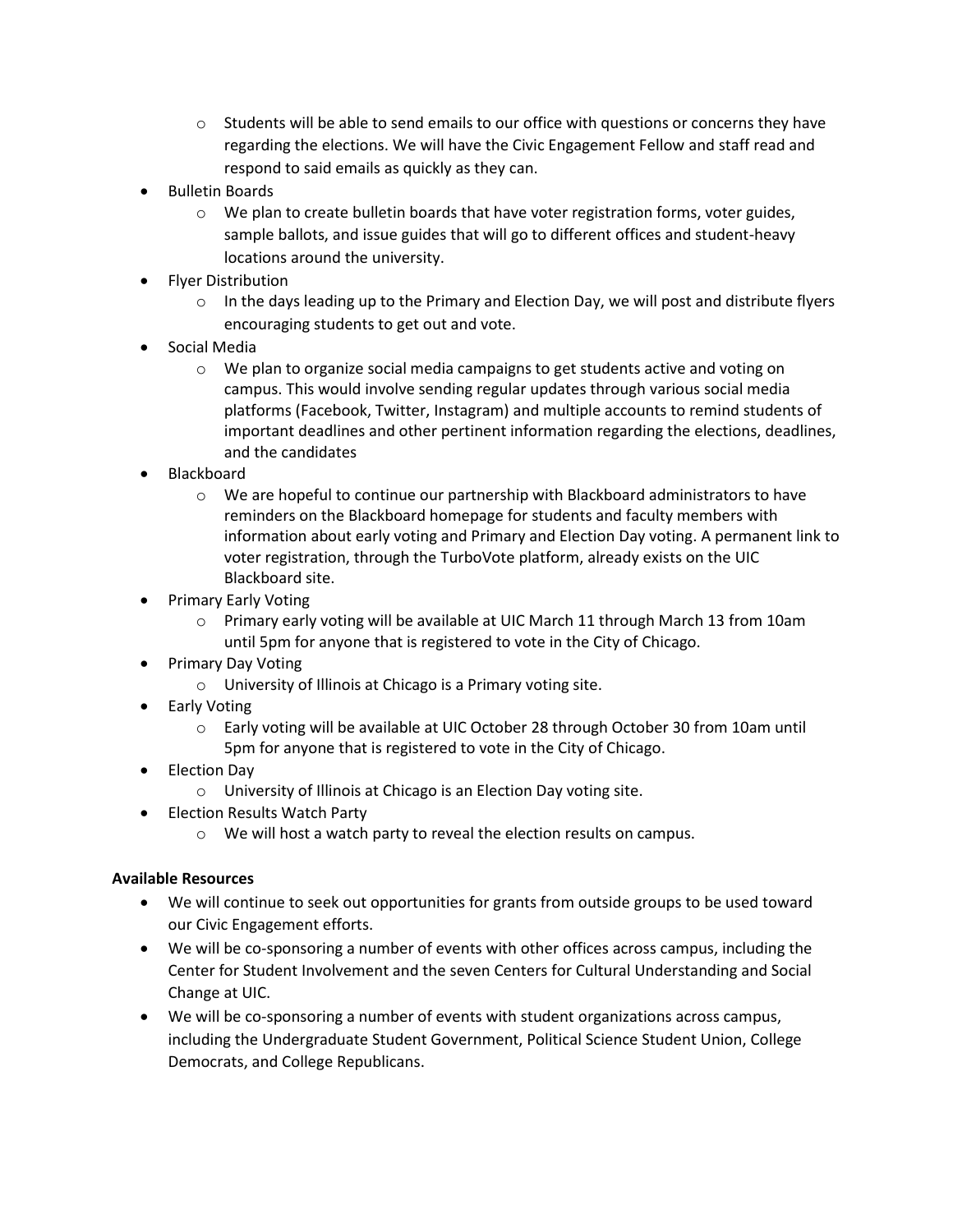### **Additional Resources Required**

 While additional funding in the form of grants from outside the university would be helpful, we have not had the opportunity to seek funding.

### **Challenges and Navigation**

- UIC is largely an international serving institution with, 15.1% of our students coming from other countries. Without being able to identify who is legally allowed to vote or not in the United States, we find it difficult to target specific resources to students. As a way to combat this, we hope to offer more open-ended, open-dialogue spaces where students can engage in conversation about issues that matter to them. With this, students feel motivated to be interpersonal with their peers, while encouraging those with the power to influence an election to make their way to the polling place.
- Many students at UIC commute to and from the campus and limit their involvement in various organizations because of that. In order to navigate through this issue, we think it would be pertinent to use the students leaders that are actively involved on campus to get other students engaged civically as well as in their own student organizations. Students with the desire and passion to lead also make sure that other students' voices are heard. In the end, we hope a hierarchical, trickle-down effect is effective for peer motivation.
- With the outcomes of the 2016 presidential election leading to polarizing effects on our campus, we find it necessary to remove students from their siloed perspectives. On our campus, we find it difficult to navigate educational events without students remaining open to ideas and stances on the complete end of the spectrum as theirs. In hopes to break the idea of identity-politics and introduce students to more non-biased outlets, we look to offer more spaces for teaching how to properly research and assess validity, while expanding students' concepts of their own beliefs.

### **Tentative Calendar of Events**

- o May through August New Student Orientation Voter Registration
- o September 17, 2019 Constitution Day Event
- o September 24, 2019 National Voter Registration Day Event
- o February 1, 2020 [Official Mass Email] About Voter Registration, Events, and Resources
- $\circ$  February 18, 2020 Last day to register to Vote (Regular) for Presidential Primary Election
- o March 1, 2020 Last day to register to Vote (Online) for Presidential Primary Election
- o March 4, 2020 [Official Mass Email] Early Primary Voting and Primary Voting
- o March 11, 2020 On Campus Early Primary Voting BEGINS
- o March 11, 2020 Party at the Polls
- o March 12, 2020 On Campus Early Primary Voting
- o March 12, 2020 Party at the Polls
- o March 13, 2020 On Campus Early Primary Voting ENDS
- o March 13, 2020 Party at the Polls
- o March 17, 2020 Presidential Primary Voting
- o May through August New Student Orientation Voter Registration
- o September 9, 2020 [OFFICIAL EMAIL] About Voter Registration, Events, and Resources